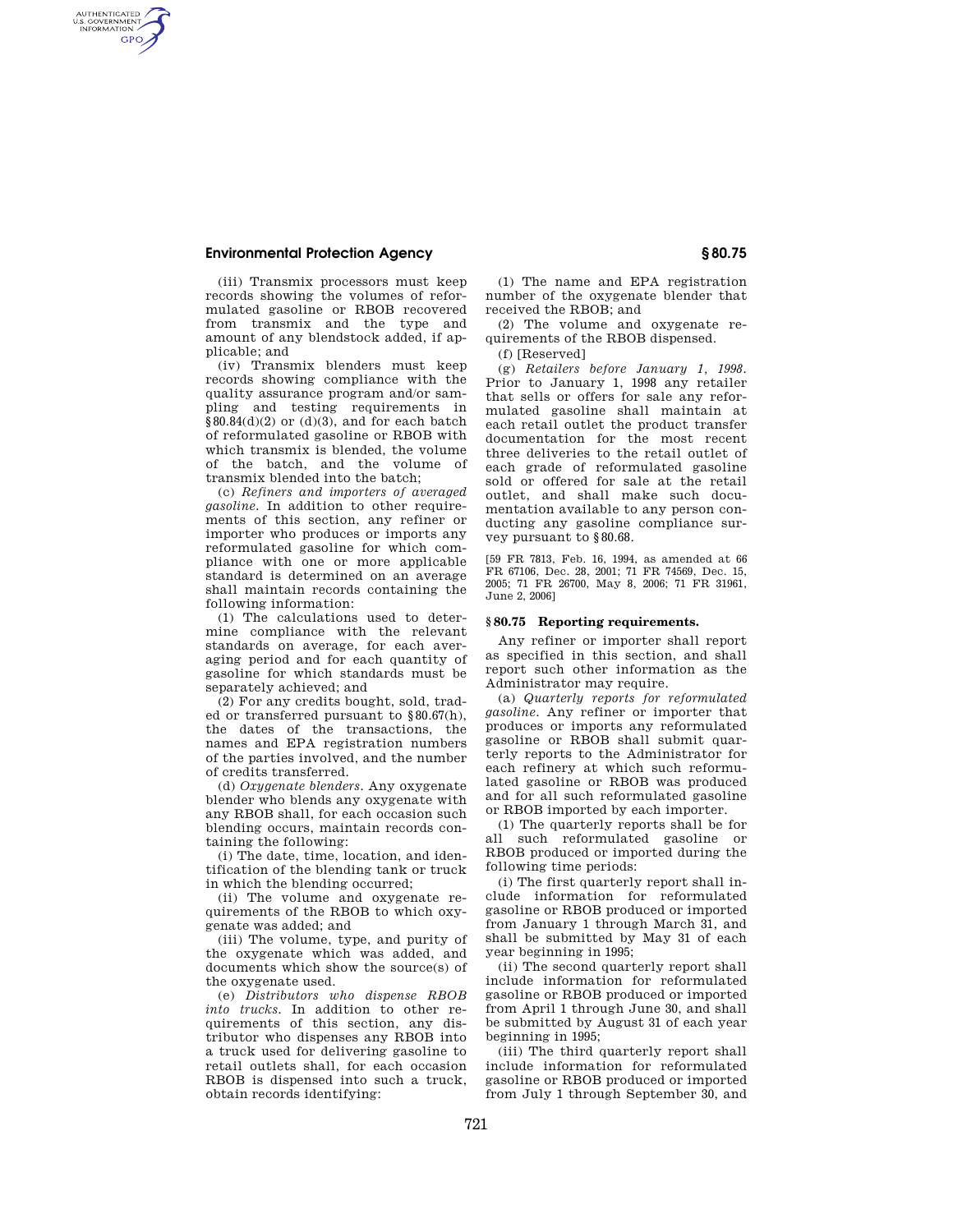shall be submitted by November 30 of each year beginning in 1995; and

(iv) The fourth quarterly report shall include information for reformulated gasoline or RBOB produced or imported from October 1 through December 31, and shall be submitted by the last day of February of each year beginning in 1996.

(2) The following information shall be included in each quarterly report for each batch of reformulated gasoline or RBOB which is included under paragraph (a)(1) of this section:

(i) The batch number;

(ii) The date of production;

(iii) The volume of the batch;

(iv) The grade of gasoline produced (i.e., premium, mid-grade, or regular);

(v) For any refiner or importer:

(A) Each designation of the gasoline, pursuant to §80.65; and

(B) The properties, pursuant to §§80.65 and 80.66;

(vi) For any importer, the PADD in which the import facility is located;

(vii) [Reserved]

(viii) In the case of any previously certified gasoline used in a refinery operation under the terms of §80.65(i), the following information relative to the previously certified gasoline when received at the refinery:

(A) Identification of the previously certified gasoline as such;

(B) The batch number assigned by the receiving refinery;

(C) The date of receipt; and

(D) The volume, properties and designation of the batch.

(ix) In the case of butane blended with reformulated gasoline or RBOB under §80.82:

(A) Identification of the butane batch as complying with the provisions of §80.82;

(B) Identification of the butane batch as commercial or non-commercial grade butane;

(C) The batch number of the butane; (D) The date of production of the gas-

oline produced using the butane batch; (E) The volume of the butane batch;

(F) The properties of the butane batch specified by the butane supplier, or the properties specified in §80.82(c) or (d), as appropriate;

(G) The volume of the gasoline batch subsequent to the butane blending; and

(x) In the case of any imported GTAB, identification of the gasoline as GTAB

(3) Information pertaining to gasoline produced or imported during 1994 shall be included in the first quarterly report in 1995.

(b) *Reports for gasoline or RBOB produced or imported under the simple model*—(1) *RVP averaging reports.* (i) Any refiner or importer that produced or imported any reformulated gasoline or RBOB under the simple model that was to meet RVP standards on average (''averaged reformulated gasoline'') shall submit to the Administrator, with the third quarterly report, a report for each refinery or importer for such averaged reformulated gasoline or RBOB produced or imported during the previous RVP averaging period. This information shall be reported separately for the following categories:

(A) Gasoline or RBOB which is designated as VOC-controlled intended for areas in VOC-Control Region 1; and

(B) Gasoline or RBOB which is designated as VOC-controlled intended for VOC-Control Region 2.

(ii) The following information shall be reported:

(A) The total volume of averaged reformulated gasoline or RBOB in gallons;

(B) The compliance total value for RVP; and

(C) The actual total value for RVP.

(2) *Sulfur, olefins and T90 averaging reports.* (i) Any refiner or importer that produced or imported any reformulated gasoline or RBOB under the simple model shall submit to the Administrator, with the fourth quarterly report, a report for such reformulated gasoline or RBOB produced or imported during the previous year:

(A) For each refinery or importer; or

(B) In the case of refiners who operate more than one refinery, for each grouping of refineries as designated by the refiner pursuant to  $\$80.41(h)(2)(iii)$ .

(ii) The following information shall be reported:

(A) The total volume of reformulated gasoline or RBOB in gallons;

(B) The applicable sulfur content standard under §80.41(h)(2)(i) in parts per million;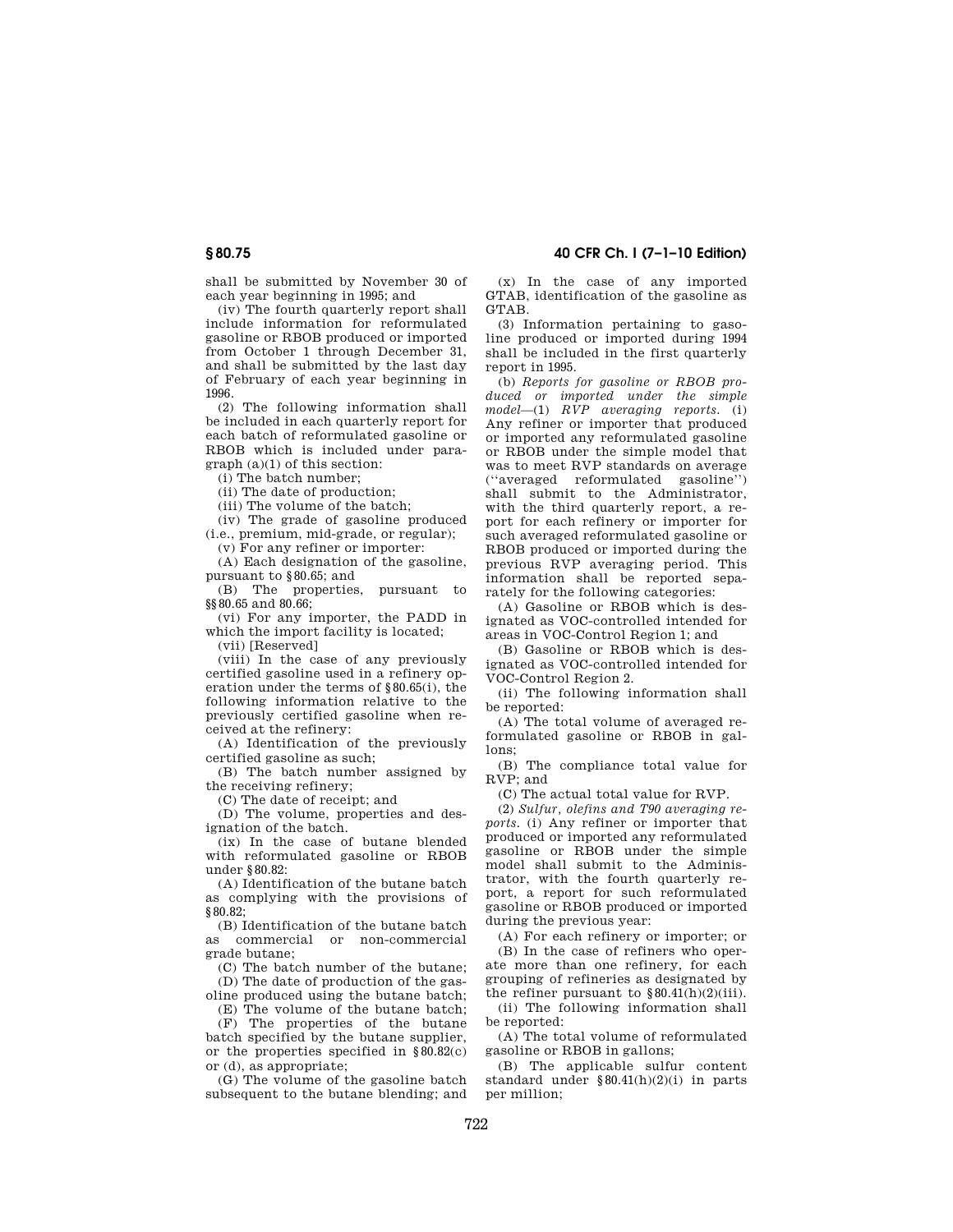### **Environmental Protection Agency § 80.75**

(C) The average sulfur content in parts per million;

(D) The difference between the applicable sulfur content standard under §80.41(h)(2)(i) in parts per million and the average sulfur content under para $graph (b)(2)(ii)(C) of this section in$ parts per million, indicating whether the average is greater or lesser than the applicable standard;

(E) The applicable olefin content standard under §80.41(h)(2)(i) in volume percent;

(F) The average olefin content in volume percent;

(G) The difference between the applicable olefin content standard under §80.41(h)(2)(i) in volume percent and the average olefin content under para $graph (b)(2)(ii)(F)$  of this section in volume percent, indicating whether the average is greater or lesser than the applicable standard;

(H) The applicable T90 distillation point standard under §80.41(h)(2)(i) in degrees Fahrenheit;

(I) The average T90 distillation point in degrees Fahrenheit; and

(J) The difference between the applicable T90 distillation point standard under  $$80.41(h)(2)(i)$  in degrees Fahrenheit and the average T90 distillation point under paragraph  $(b)(2)(ii)(I)$  of this section in degrees Fahrenheit, indicating whether the average is greater or lesser than the applicable standard.

(c) *VOC emissions performance averaging reports.* (1) Any refiner or importer that produced or imported any reformulated gasoline or RBOB under the complex model that was to meet the VOC emissions performance standards on average (''averaged reformulated gasoline'') shall submit to the Administrator, with the third quarterly report, a report for each refinery or importer for such averaged reformulated gasoline produced or imported during the previous VOC averaging period. This information shall be reported separately for the following categories:

(i) Gasoline or RBOB which is designated as VOC-controlled intended for areas in VOC-Control Region 1; and

(ii) Gasoline or RBOB which is designated as VOC-controlled intended for VOC-Control Region 2.

(2) The following information shall be reported:

(i) The total volume of averaged reformulated gasoline or RBOB in gallons;

(ii) The compliance total value for VOC emissions performance; and

(iii) The actual total value for VOC emissions performance.

(d) *Benzene content averaging reports.*  (1) Any refiner or importer that produced or imported any reformulated gasoline or RBOB that was to meet the benzene content standards on average (''averaged reformulated gasoline'') shall submit to the Administrator, with the fourth quarterly report, a report for each refinery or importer for such averaged reformulated gasoline that was produced or imported during the previous toxics averaging period.

(2) The following information shall be reported:

(i) The volume of averaged reformulated gasoline or RBOB in gallons;

(ii) The compliance total content of benzene;

(iii) The actual total content of benzene;

(iv) The number of benzene credits generated as a result of actual total benzene being less than compliance total benzene;

(v) The number of benzene credits required as a result of actual total benzene being greater than compliance total benzene;

(vi) The number of benzene credits transferred to another refinery or importer; and

(vii) The number of benzene credits obtained from another refinery or importer.

(e) *Toxics emissions performance averaging reports.* (1) Any refiner or importer that produced or imported any reformulated gasoline or RBOB that was to meet the toxics emissions performance standards on average (''averaged reformulated gasoline'') shall submit to the Administrator, with the fourth quarterly report, a report for each refinery or importer for such averaged reformulated gasoline that was produced or imported during the previous toxics averaging period.

(2) The following information shall be reported: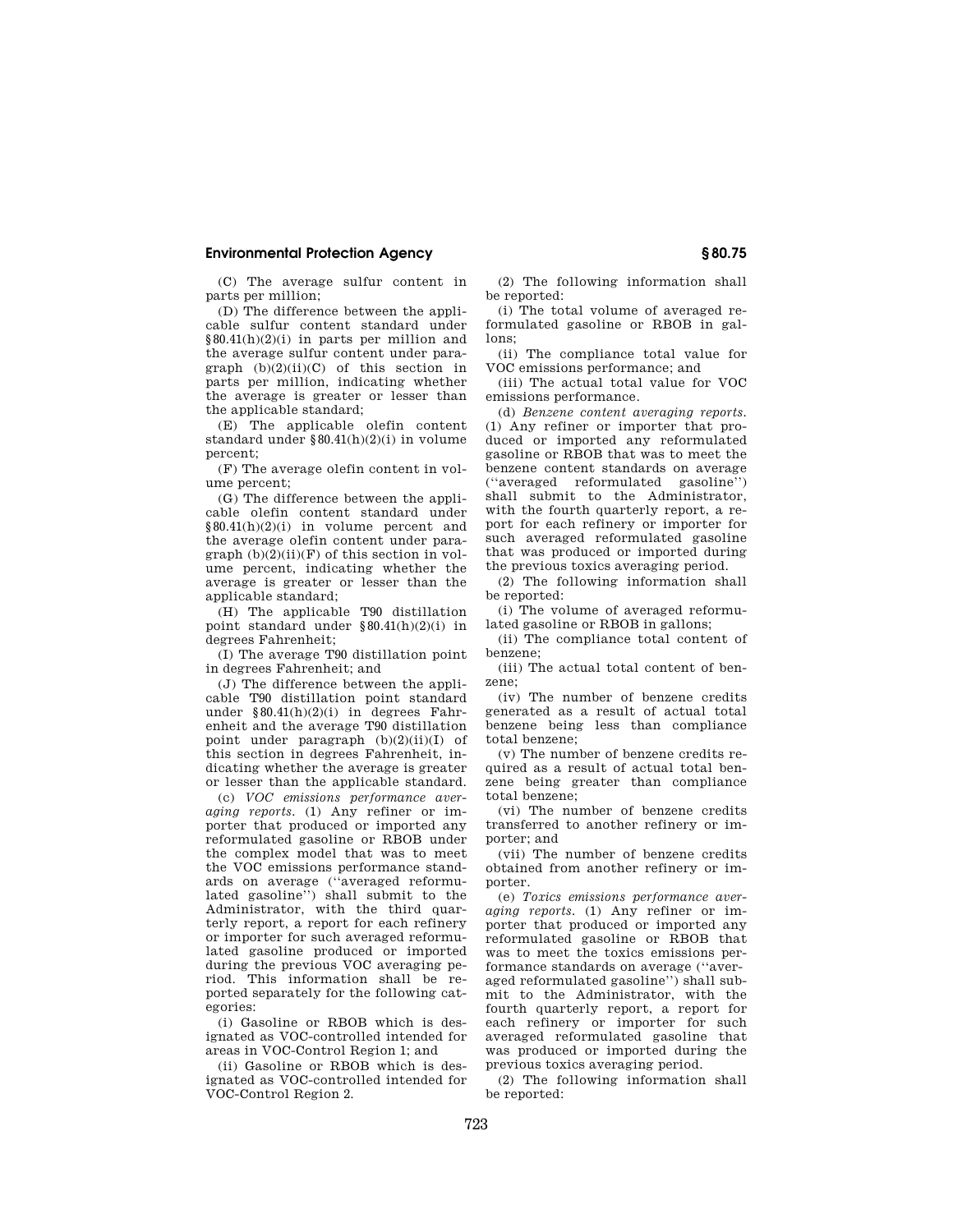(i) The volume of averaged reformulated gasoline or RBOB in gallons;

(ii) The compliance value for toxics emissions performance; and

(iii) The actual value for toxics emissions performance.

(f) [Reserved]

(g) *NO*<sup>X</sup> *emissions performance averaging reports.* (1) Any refiner or importer that produced or imported any reformulated gasoline or RBOB that was to meet the  $NO<sub>x</sub>$  emissions performance standard on average (''averaged reformulated gasoline'') shall submit to the Administrator, with the fourth quarterly report, a report for each refinery or importer for such averaged reformulated gasoline that was produced or imported during the previous NO<sub>x</sub> averaging period.

(2) The following information shall be reported:

(i) The volume of averaged reformulated gasoline or RBOB in gallons;

(ii) The compliance value for  $NO<sub>x</sub>$ emissions performance; and

(iii) The actual value for  $NO<sub>x</sub>$  emissions performance.

(3) The information required by paragraph  $(g)(2)$  of this section shall be reported separately for the following categories:

(i) Gasoline and RBOB which is designated as VOC-controlled; and

(ii) Gasoline and RBOB which is not designated as VOC-controlled.

(h) *Credit transfer reports.* As an additional part of the fourth quarterly report required by this section, any refiner or importer shall, for each refinery or importer, supply the following information for any benzene credits that are transferred from or to another refinery or importer:

(1) The names, EPA-assigned registration numbers and facility identification numbers of the transferor and transferee of the credits;

(2) The number(s) of credits that were transferred; and

(3) The date(s) of the transaction(s).

(i) *Covered areas of gasoline use report.*  Any refiner that produced any reformulated gasoline that was to meet any reformulated gasoline standard on average (''averaged reformulated gasoline'') shall, for each refinery at which such averaged reformulated gasoline was produced submit to the Adminis-

**§ 80.75 40 CFR Ch. I (7–1–10 Edition)** 

trator, with the fourth quarterly report, a report that contains the identity of each covered area that was supplied with any averaged reformulated gasoline produced at each refinery during the previous year.

(j) *Additional reporting requirements for certain importers.* In the case of any importer to whom different standards apply for gasoline imported at different facilities by operation of  $§80.41(q)(2)$ , such importer shall submit separate reports for gasoline imported into facilities subject to different standards.

(k) *Reporting requirements for early use of the complex model.* Any refiner for any refinery, or any importer, that elects to be subject to complex model standards under §80.41(i)(1) shall report such election in writing to the Administrator no later than sixty days prior to the beginning of the calendar year during which such standards would apply. This report shall include the refinery's or importer's baseline values for VOC,  $NO<sub>x</sub>$ , and toxics emissions performance, in milligrams per mile.

(l) *Reports for per-gallon compliance gasoline.* In the case of reformulated gasoline or RBOB for which compliance with each of the standards set forth in §80.41 is achieved on a per-gallon basis, the refiner or importer shall submit to the Administrator, by the last day of February of each year beginning in 1996, a report of the volume of each designated reformulated gasoline or RBOB produced or imported during the previous calendar year for which compliance is achieved on a per-gallon basis, and a statement that each gallon of this reformulated gasoline or RBOB met the applicable standards.

(m) *Reports of compliance audits.* Any refiner or importer shall cause to be submitted to the Administrator, by May 31 of each year, the report of the compliance audit required by §80.65(h).

(n) *Report submission.* The reports required by this section shall be:

(1) Submitted on forms and following procedures specified by the Administrator; and

(2) Signed and certified as correct by the owner or a responsible corporate officer of the refiner or importer.

(o) *Additional reporting requirements for refiners that blend butane with reformulated gasoline or RBOB.* For refiners